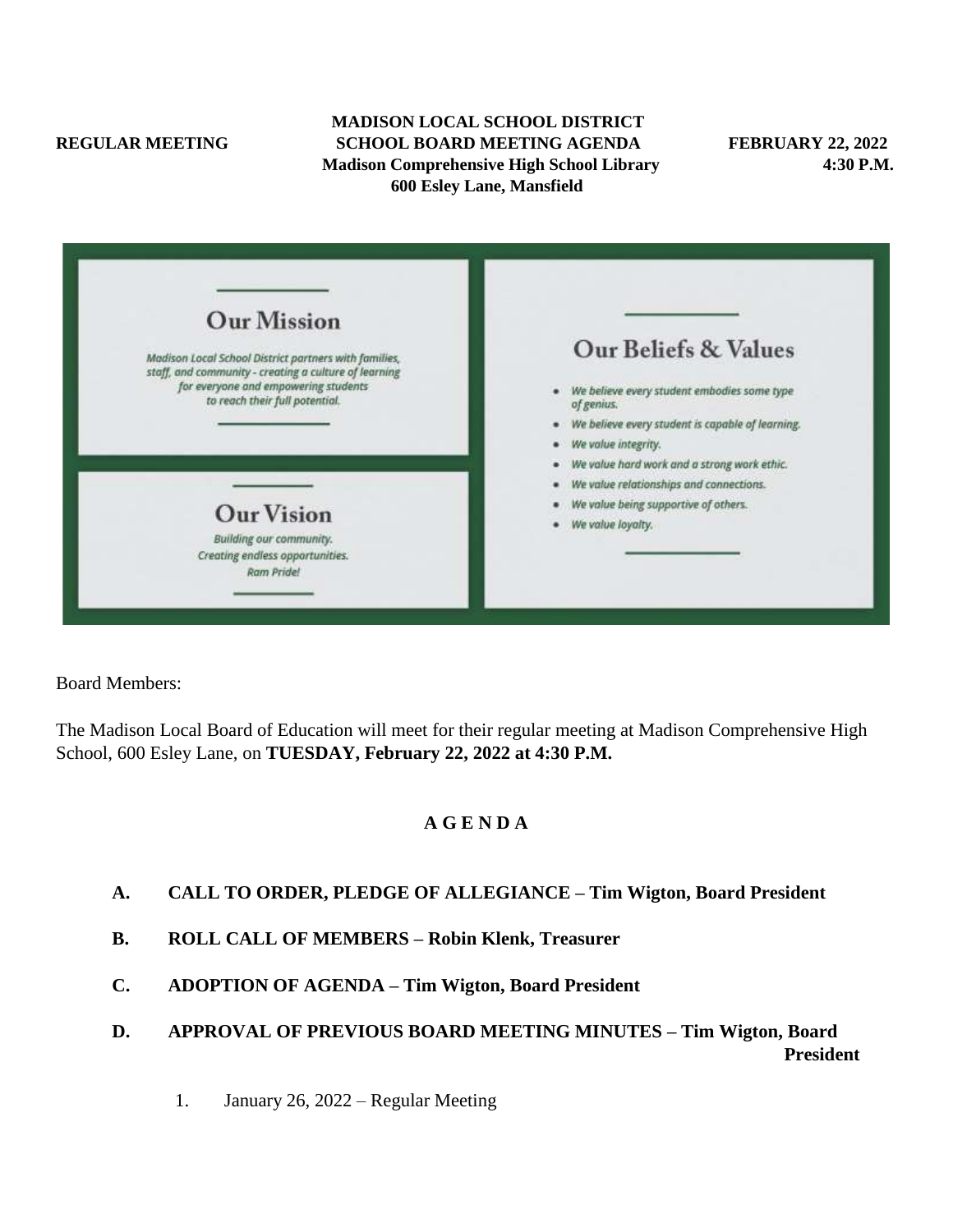- 2. February 7, 2022 Special Meeting
- 3. February 7, 2022 Work Session

# **E. PRESENTATION OF CERTIFICATES**

**F. RECOGNITION OF VISITORS/VISITOR COMMENTS –** This meeting is a meeting of the Board of Education in public for the purpose of conducting the School District's business and is not to be considered a public community meeting. There is a time for public participation during the meeting as indicated in the agenda. Anyone having a legitimate interest in the actions of the Board may participate during the visitors' comments section of the agenda. Participants must be recognized by the presiding officer and will be requested to preface their comments by an announcement of their name and address. Each statement made by a participant shall be limited to three (3) minutes duration, unless extended by the presiding officer. All statements shall be directed to the presiding officer; no person may address or question Board members individually. The portion of the meeting during which the participation of the public is invited shall be limited to thirty (30) minutes, unless extended by a vote of the Board.

Tim Wigton, President

## **G. COMMITTEE REPORTS**

- 1. Legislative
- 2. Athletic Board of Control
- 3. Student Representative's Comments
- 4. Facilities Report
- 5. Student Achievement
- 6. Board Policy
- 7. Superintendent's Update

## **H. PRESENTATIONS**

Eric Turlo, Student Services Director

## **I. APPROVAL OF DONATIONS**

1. The Superintendent recommends the Board of Education approve the donation of 978 pounds of scrap steel tubing from Jay Industries for the Career Tech and Adult Career Center welding technology programs.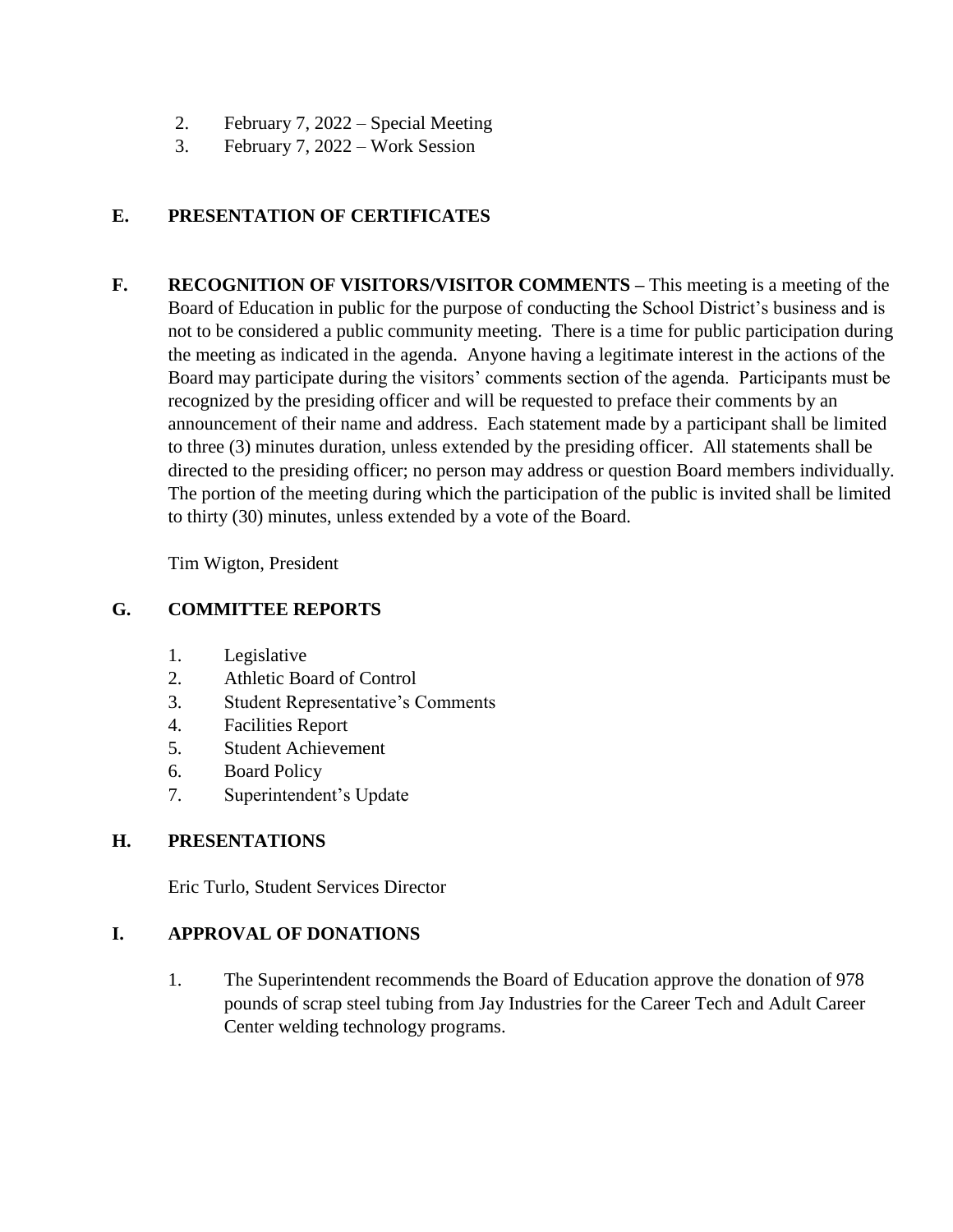## **J. TREASURER'S REPORT – Robin Klenk, Treasurer**

- 1. Approval of monthly financial report
- 2. Approval of appropriation modifications

## **K. STRATEGIC PLAN – Student Learning and Support**

### **L. MATTERS RELATED TO PERSONNEL**

#### **1. Certificated Personnel**

a. Resignations

The Superintendent recommends acceptance of the following resignations, for reasons as noted, to be effective as indicated:

|  | Dave Stupka, Spring Fitness Coordinator | Personal | 1/26/22 |
|--|-----------------------------------------|----------|---------|
|  |                                         |          |         |

### b. Additional Assignments – Extra Duty Assignments

The Superintendent recommends appointment of the following for supplemental positions for the 2021/2022 school year pending proper certification, paperwork and background checks:

Andrea Gerich, ½ Assistant Varsity Softball Coach Mico Castelvetere, ½ Assistant Varsity Softball Coach Victoria Kasberg, Academic Booster Coordinator Melissa Parish, Assistant Swimming/Diving Coach

The Superintendent recommends the Board of Education approve the following volunteers for the 2021/2022 school year pending proper certification, paperwork and background checks:

Paige Carper, Softball Tim Carper, Softball Theresa Hill, Tennis Kyle Galco, Baseball Darien Payne, Baseball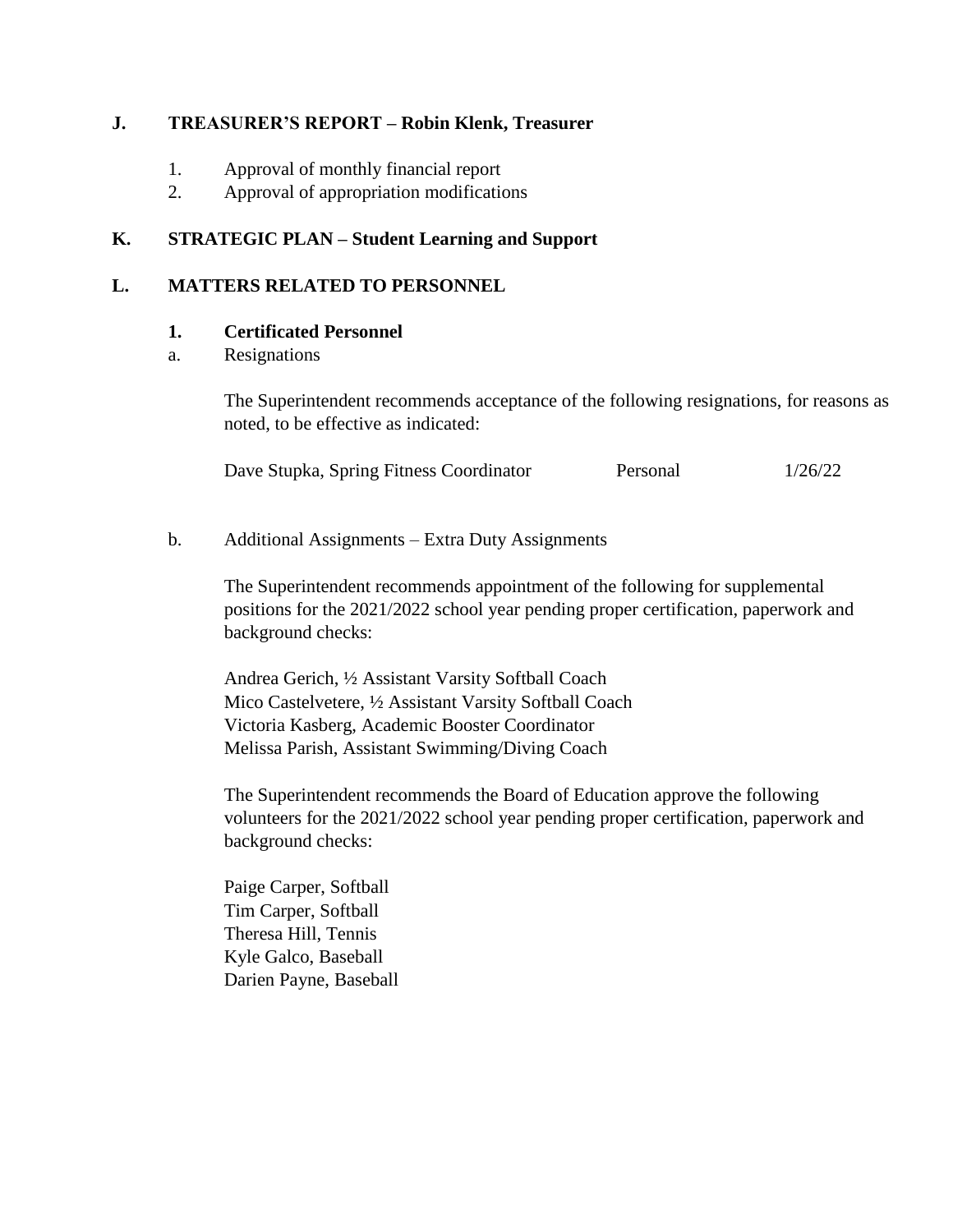c. Appointments – Madison Adult Education

Pending proper/applicable certification, paperwork and BCI/FBI checks, the Superintendent recommends approval of the following:

Wendy Poland, STNA substitute instructor

d. Appointments - Substitute Teachers

Pending proper/applicable certification, paperwork, and BCI/FBI checks, the Superintendent recommends approval of the appointment of the following substitute teachers on an "on call" basis, as needed for the 2021/2022 school year:

Victoria Sloan Darla Noblet McKenna Stoffer Autumn Hinds Ronald Seifert Stephanie Kososky Ashley McLaughlin Anna Stimpert

- e. Leave of Absence
- f. Disciplinary Action

#### **2. Classified Personnel**

a. Appointments - Substitutes

Pending proper/applicable certification, paperwork, and BCI/FBI checks, the Superintendent recommends approval of the appointment of the following substitute employees on an "on call" basis, as needed for the 2021/2022 school year:

Diana Donohue, bus aide Carl Sprague, bus driver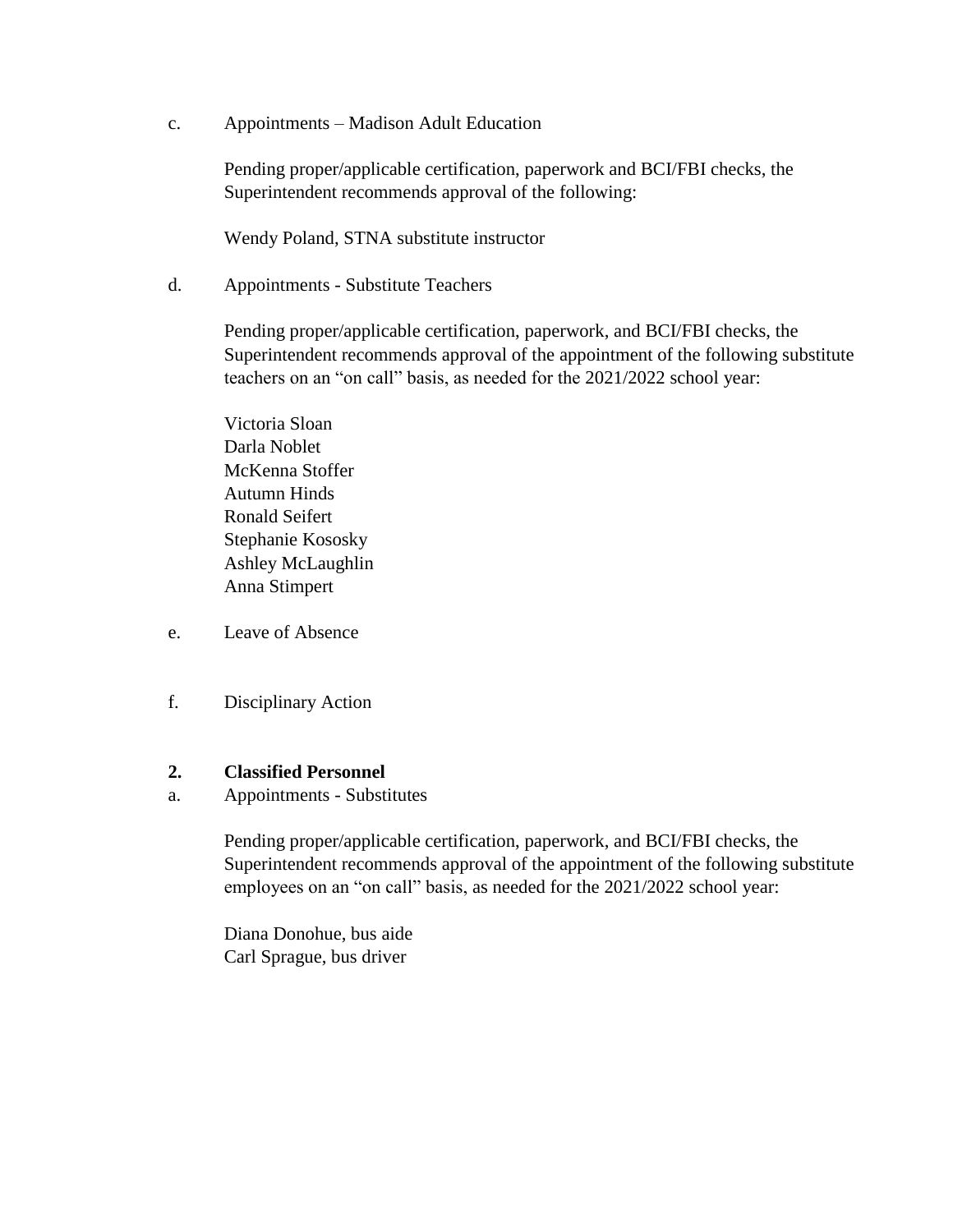b. Resignations

The Superintendent recommends acceptance of the following resignations/retirements, for reasons as noted, to be effective as indicated:

Melinda Stover, HS 2<sup>nd</sup> shift custodian Personal 3/3/22

c. Appointments

Pending proper/applicable certification, paperwork, and BCI/FBI checks, the Superintendent recommends approval of the appointment of the following. Salary is in accordance with the adopted salary schedule, effective as needed:

Keyona Yates, MECLC latchkey teacher 1/28/22

Point of Information

- d. Disciplinary Action
- e. Leave of Absence

The Superintendent recommends the Board of Education approve an unpaid leave of absence for Derek Dawson, Middle School custodian, effective 1/7/22 through 7/7/22.

## **M. SUPERINTENDENT'S BUSINESS**

- 1. The Superintendent recommends approval of the 2022-2023 school calendar.
- 2. The Superintendent recommends the Board of Education approve the  $1<sup>st</sup>$  reading of the following new/revised board policies:

| po 3220    | <b>Standards-Based Teacher Evaluations</b> |
|------------|--------------------------------------------|
| po 5136    | <b>Personal Communication Devices</b>      |
| po 1616    | <b>Staff Dress and Grooming</b>            |
| po 2271    | College Credit Plus Program                |
| po 2370.01 | <b>Blended Learning</b>                    |
| po 3216    | <b>Staff Dress and Grooming</b>            |
| po 4216    | <b>Staff Dress and Grooming</b>            |
| po 5511    | Dress and Grooming                         |
|            |                                            |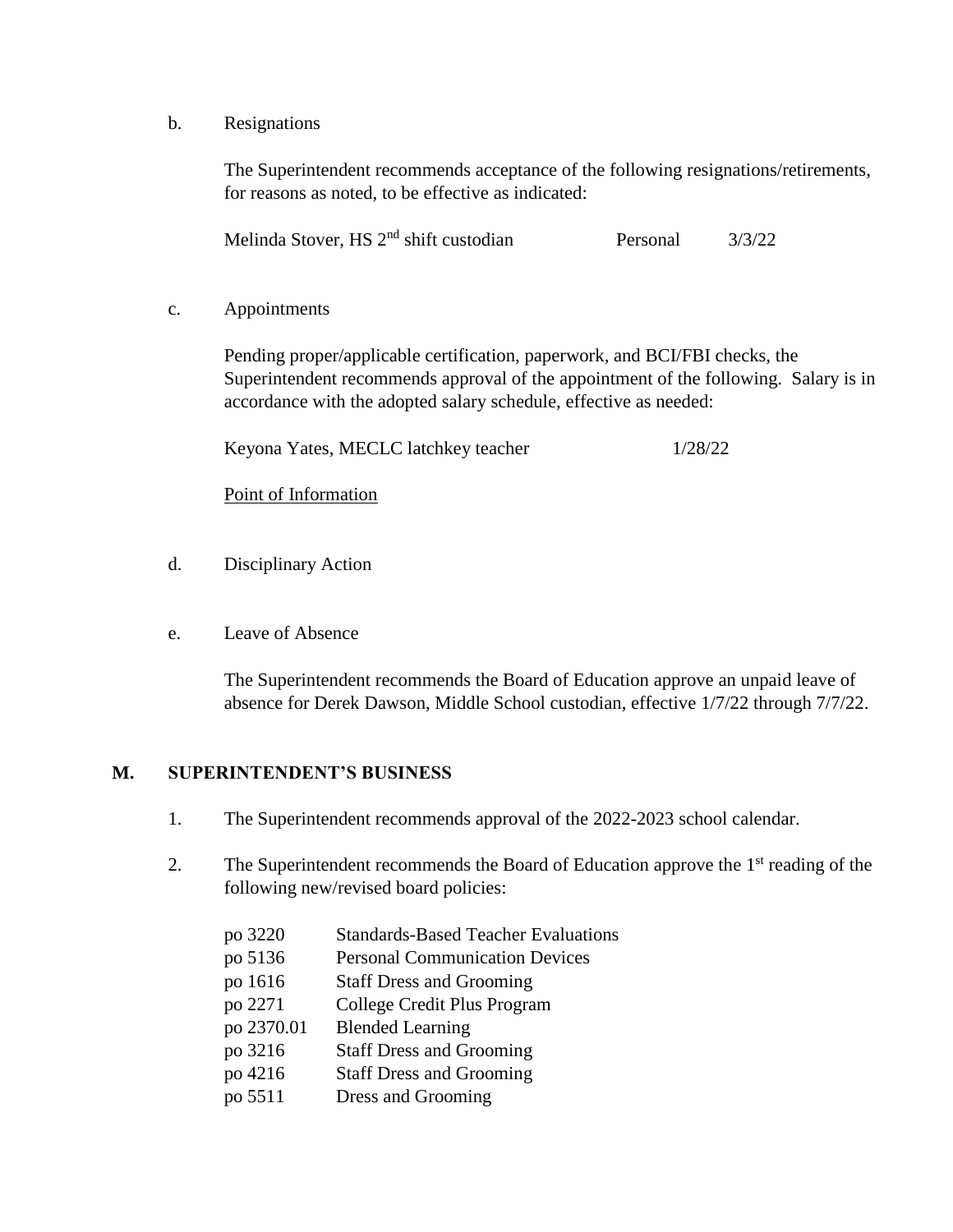| po 5772 | Weapons                             |
|---------|-------------------------------------|
| po 6110 | <b>Grant Funds</b>                  |
| po 6114 | Principles – Spending Federal Funds |
| po 6325 | Procurement – Federal Grants/Funds  |
| po 6423 | Use of Credit Cards                 |
| po 7217 | Weapons                             |
| po 8500 | <b>Food Services</b>                |

- 3. The Superintendent recommends the Board of Education approve the creation of a 200 activity account for a Safety Town fund. The account will be used to manage funds raised for the creation of a Safety Town program for the Madison community.
- 4. The Superintendent recommends approval of the membership in the Ohio High School Athletic Association for the 2022/2023 school year.
- 5. The Superintendent recommends the purchase of two (2) eighty-four passenger school buses and one (1) sixty-one passenger special needs school bus at a cost of \$292,591 to be purchased out of ESSER II funds and the School Bus Purchase Program.
- 6. The Superintendent recommends the purchase of equipment for the air quality and air conditioning improvement project from G & B Electric, Inc. in the amount of \$469,194.57 to be purchased out of ESSER III funds. Pricing was secured through a cooperative purchasing agreement administered by Sourcewell.

# **N. VISITOR COMMENTS**

# **O. PRESIDENT'S BUSINESS – Tim Wigton, Board President**

- 1. Next regular Board of Education meeting March 23, 2022 at 6:00 p.m. Madison Middle School Auditeria
- 2. Request for Executive Session

On a motion by \_\_\_\_\_\_\_\_, seconded by \_\_\_\_\_\_\_\_ that pursuant with ORC 121.22 that the following resolution be adopted:

WHEREAS, as a public board of education may hold an executive session only after a majority of this board determines by a roll call vote to hold such a session and only at a regular or special meeting for the sole purpose of consideration of any of the following matters: